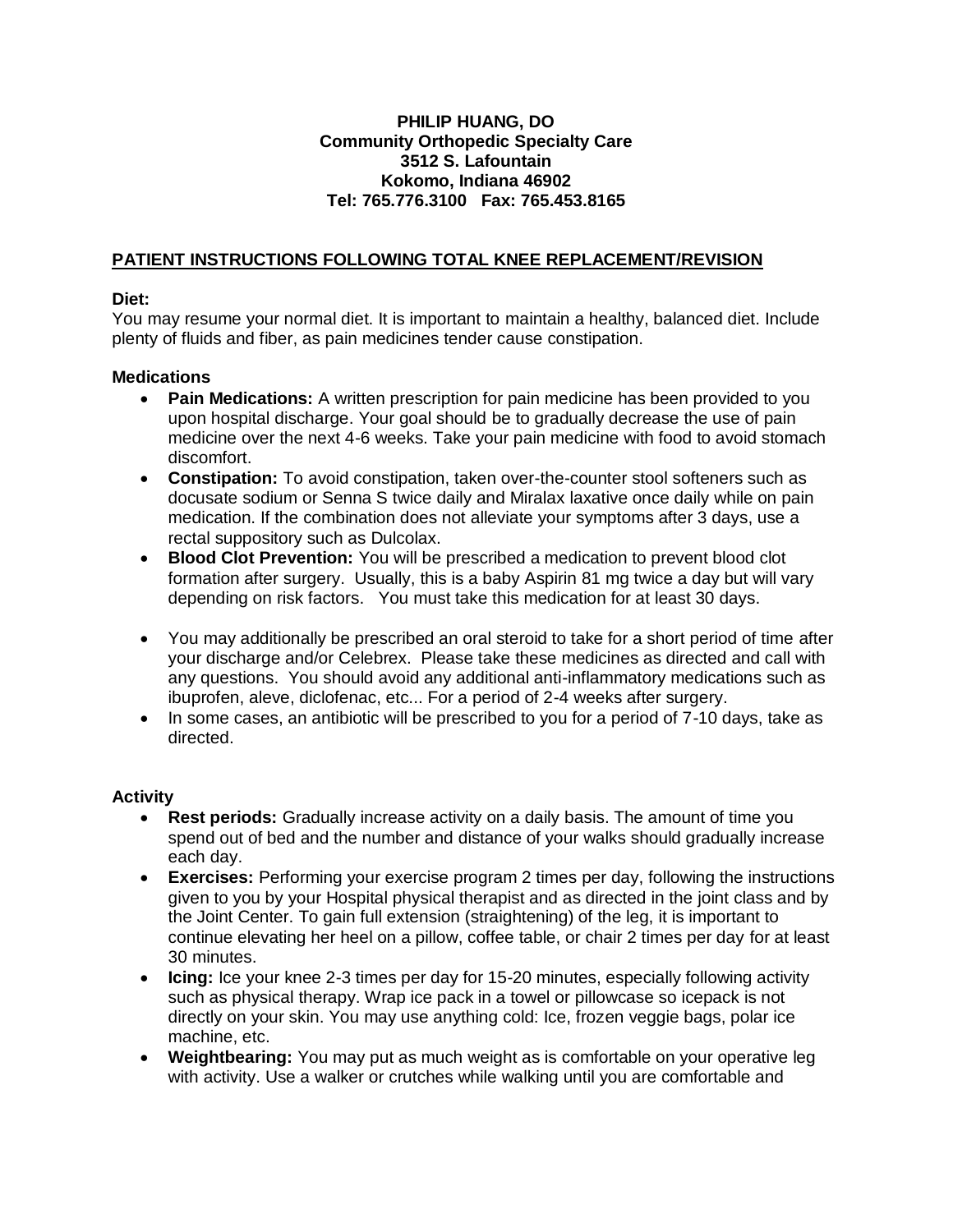confident to advance. At that time, it is advised to use a cane until you're able to comfortably apply full weight to the operated leg.

- **Home physical therapy (PT):** Therapy has already been set up for you at home or as an outpatient by the joint center. If therapy is not established within 2-3 days after your discharge, please call the office.
- **Impact loading:** Low impact activities such as golf, stationary bicycling, and slow dancing may begin in 6 weeks, while swimming is allowed at 3 weeks after surgery. All activities involving quick starts and stops, or impact loading, should be avoided to lower your risk of early loosening of the prosthesis.
- **Bathing:** Because it is difficult to get in and out of a bathtub, we recommend using a shower for bathing. A shower stall with a low entry step is recommended. You may use a high stool in the shower if there is space. You may shower without covering your incision. No creams or ointments on the incision until after you are seen after 1 month follow-up. No soaking in a bathtub, pool, Jacuzzi, etc. for 4 weeks.
- **Wound care:** Your incision may be warm, itchy, and slightly red for several weeks after surgery. Excessive redness, soreness, or drainage from the incision area should be reported to our office. You **do not** have to cover your incision if Dermabond is used or if you have a waterproof dressing. Simply shower, cleansed the incision, and pat the incision lightly with a clean towel to dry. No creams or ointments on the incision for 4 weeks. If an Aquacel waterproof dressing is used, you may shower with the dressing on, and remove it at home 7 days after your surgery and may then leave it open to air and then shower normally.

# **If you have an incisional wound vac:**

## **Prevena Wound Vac Instructions:**

- **- Leave wound vac on until 7 days after surgery, then remove.**
- **- After removal, throw the entire system away, including pump.**
- **- Be sure to plug in your wound vac at night (if you have the Prevena Plus 125 Pump).**
- **- You may shower with wound vac in place; keep pump outside the shower and dry**
- **- After removal of wound vac, keep incision covered with clean/dry dressing, replace as needed; IF SHOWERING, cover incision with waterproof dressing until sutures/staples are removed 2-3 weeks post-op**

### **\* Please call our Prevena representative with any questions or concerns about your wound vac (317-225-9859)**

- **Driving:** You should not drive until you are given permission. While you are traveling as a passenger for the first 3-4 weeks following surgery, it is advised that you get out of the car at least hourly and take a short walk.
	- **Returning to work:** The decision to return to work will be based on the type of work he do, your physical stamina, and whether you have other medical conditions. Recommend that you avoid making any major changes in her work or retirement plans until you recovery is complete.

# **Common Problems**

- *Leg and ankle swelling:* You may have some swelling in your operated leg that should gradually decrease. If swelling occurs, lie down, elevating your legs, and rest.
- *Pain:* Pain may be a result of overactivity. When you are in pain, sit or lie down, elevating your legs, and rest. If the pain does not subside, take the pain medication